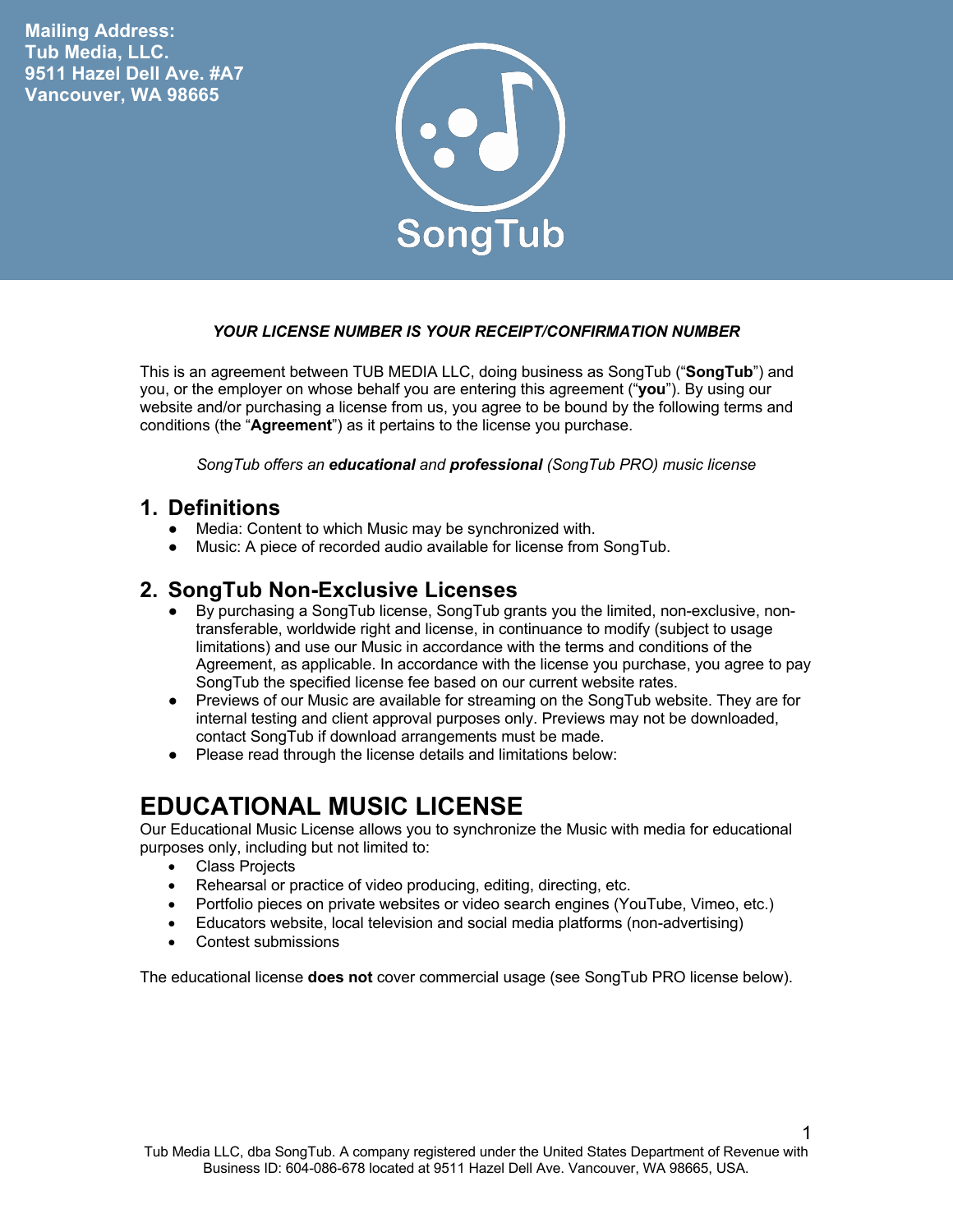# **PROFESSIONAL MUSIC LICENSE (SongTub PRO)**

Our SongTub PRO music license allows you to synchronize the Music with unlimited Media in the following ways.

- Media, including Commercially Distributed\* Media, including but not limited to:
	- a) Background of Streaming Content (Netflix, Amazon Prime, Etc.)
	- b) Background of Televised Programming (Not intro/transition theme)
	- c) All digital advertising (Pre-roll, social, etc.)
	- d) Independent and Student films & trailers
	- e) Independent & DLC games (no physical distribution)
	- f) Corporate Videos & Internal Use
- Any Film, Game, Theatre, or Advertising Production including but not limited to:
	- a) Television (Broadcast, Cable, or "On-Demand")
	- b) On the radio
	- c) Out of Home Advertising
	- d) In Theatres
- Any "Point of Sale" locations, including but not limited to:
	- a) Shopping Centers
	- b) Retail Displays
	- c) Showroom Videos
	- d) Trade Shows, Events, & Exhibitions
- All terms covered in the educational license

\*Commercially Distributed Media is defined as the distribution via digital download or online stream of any Media if the Media is intended to generate revenue to you.

### **3. Important License Terms (Usage & PRO's)**

The Music licensed is for your own personal or organizational usage only. You may use the Music for your personal Media and/or professional Media you undertake for your clients or for your employer. You may not share a Music license with another person or organization.

Please note that this license does not include public performance rights. In order to properly report music used in TV and radio productions, cue sheets must be filed with the networks, stations and appropriate Performing Rights Organizations\*\*\* (PROs), and a copy may be emailed to info@songtub.com. SongTub reserves the right request cue sheets from you. SongTub will provide all cue sheet information upon request.

With any of our licenses you may use SongTub Music with online video platforms systems, but SongTub retains ownership of the Music. You may not claim ownership of the Music (or otherwise make it available) through any content detection and/or registration system (such as YouTube's Content ID), even if synchronized with your own Media.

\*\*\*Performing Rights Organization's collect performance royalties on behalf of artists and publishers. Popular PRO's in the United States include BMI, ASCAP, and SESAC.